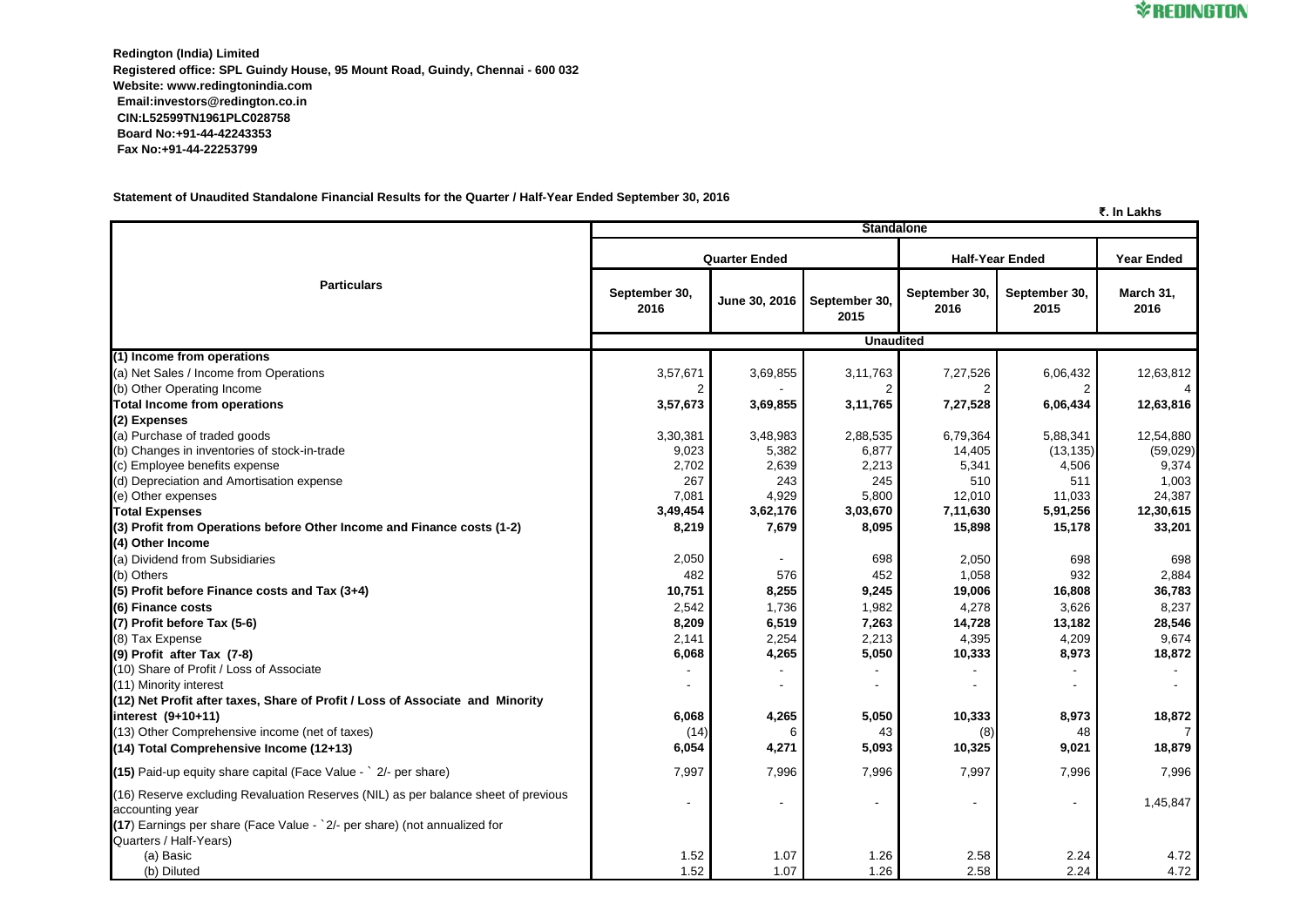**Redington (India) Limited Registered office: SPL Guindy House, 95 Mount Road, Guindy, Chennai - 600 032 Website: www.redingtonindia.com Email:investors@redington.co.in CIN:L52599TN1961PLC028758 Board No:+91-44-42243353 Fax No:+91-44-22253799**

**Statement of Unaudited Consolidated Financial Results for the Quarter / Half-Year Ended September 30, 2016**

|                                                                                                       |                       |                          |                       |                        |                       | ₹. In Lakhs       |
|-------------------------------------------------------------------------------------------------------|-----------------------|--------------------------|-----------------------|------------------------|-----------------------|-------------------|
|                                                                                                       | <b>Consolidated</b>   |                          |                       |                        |                       |                   |
|                                                                                                       | <b>Quarter Ended</b>  |                          |                       | <b>Half-Year Ended</b> |                       | <b>Year Ended</b> |
| <b>Particulars</b>                                                                                    | September 30,<br>2016 | June 30, 2016            | September 30,<br>2015 | September 30,<br>2016  | September 30,<br>2015 | March 31,<br>2016 |
|                                                                                                       | <b>Unaudited</b>      |                          |                       |                        |                       |                   |
| (1) Income from operations                                                                            |                       |                          |                       |                        |                       |                   |
| (a) Net Sales / Income from Operations                                                                | 9,72,542              | 9,63,281                 | 8,38,069              | 19,35,823              | 15,95,029             | 35,42,882         |
| (b) Other Operating Income                                                                            | 14                    | 31                       |                       | 45                     | 14                    | 26                |
| <b>Total Income from operations</b>                                                                   | 9,72,556              | 9,63,312                 | 8,38,077              | 19,35,868              | 15,95,043             | 35,42,908         |
| (2) Expenses                                                                                          |                       |                          |                       |                        |                       |                   |
| (a) Purchase of traded goods                                                                          | 8,62,082              | 8,95,001                 | 7,59,171              | 17,57,083              | 14,92,227             | 34,28,564         |
| (b) Changes in inventories of stock-in-trade                                                          | 56,646                | 17,651                   | 30,979                | 74,297                 | 10,139                | (91, 382)         |
| (c) Employee benefits expense                                                                         | 15,344                | 15,286                   | 12,056                | 30,630                 | 24,730                | 53,971            |
| (d) Depreciation and Amortisation expense                                                             | 1,346                 | 1,325                    | 1,186                 | 2,671                  | 2,259                 | 4,682             |
| (e) Other expenses                                                                                    | 19,441                | 17,902                   | 17,566                | 37,343                 | 34,105                | 74,717            |
| <b>Total Expenses</b>                                                                                 | 9,54,859              | 9,47,165                 | 8,20,958              | 19,02,024              | 15,63,460             | 34,70,552         |
| (3) Profit from Operations before Other Income and Finance costs (1-2)                                | 17,697                | 16,147                   | 17,119                | 33,844                 | 31,583                | 72,356            |
| (4) Other Income                                                                                      |                       |                          |                       |                        |                       |                   |
| (a) Dividend from Subsidiaries                                                                        |                       |                          |                       |                        |                       |                   |
| (b) Others                                                                                            | 618                   | 802                      | 1,027                 | 1,420                  | 1,990                 | 4,710             |
| $(5)$ Profit before Finance costs and Tax $(3+4)$                                                     | 18,315                | 16,949                   | 18,146                | 35,264                 | 33,573                | 77,066            |
| (6) Finance costs                                                                                     | 4,689                 | 3,749                    | 4,411                 | 8,438                  | 8,458                 | 18,059            |
| $(7)$ Profit before Tax $(5-6)$                                                                       | 13,626                | 13,200                   | 13,735                | 26,826                 | 25,115                | 59,007            |
| (8) Tax Expense                                                                                       | 3,581                 | 3,481                    | 3,949                 | 7,062                  | 6,964                 | 14,618            |
| $(9)$ Profit after Tax $(7-8)$                                                                        | 10,045                | 9,719                    | 9,786                 | 19,764                 | 18,151                | 44,389            |
| (10) Share of Profit / Loss of Associate                                                              |                       |                          |                       |                        |                       |                   |
| (11) Minority interest                                                                                | (24)                  | (411)                    | (69)                  | (435)                  | (212)                 | (2,056)           |
| (12) Net Profit after taxes, Share of Profit / Loss of Associate and Minority                         |                       |                          |                       |                        |                       |                   |
| $\left $ interest $(9+10+11)$                                                                         | 10,021                | 9,308                    | 9,717                 | 19,329                 | 17,939                | 42,333            |
| (13) Other Comprehensive income (net of taxes)                                                        | (2,869)               | 3,407                    | 5,176                 | 538                    | 7,715                 | 9,144             |
| $(14)$ Total Comprehensive Income (12+13)                                                             | 7,152                 | 12,715                   | 14,893                | 19,867                 | 25,654                | 51,477            |
| $(15)$ Paid-up equity share capital (Face Value - $\degree$ 2/- per share)                            | 7,997                 | 7,996                    | 7,996                 | 7,997                  | 7,996                 | 7,996             |
| (16) Reserve excluding Revaluation Reserves (NIL) as per balance sheet of previous<br>accounting year |                       | $\overline{\phantom{a}}$ |                       |                        |                       | 2,86,298          |
| (17) Earnings per share (Face Value - `2/- per share) (not annualized for<br>Quarters / Half-Years)   |                       |                          |                       |                        |                       |                   |
| (a) Basic                                                                                             | 2.51                  | 2.33                     | 2.43                  | 4.83                   | 4.49                  | 10.59             |
| (b) Diluted                                                                                           | 2.51                  | 2.33                     | 2.43                  | 4.83                   | 4.48                  | 10.58             |